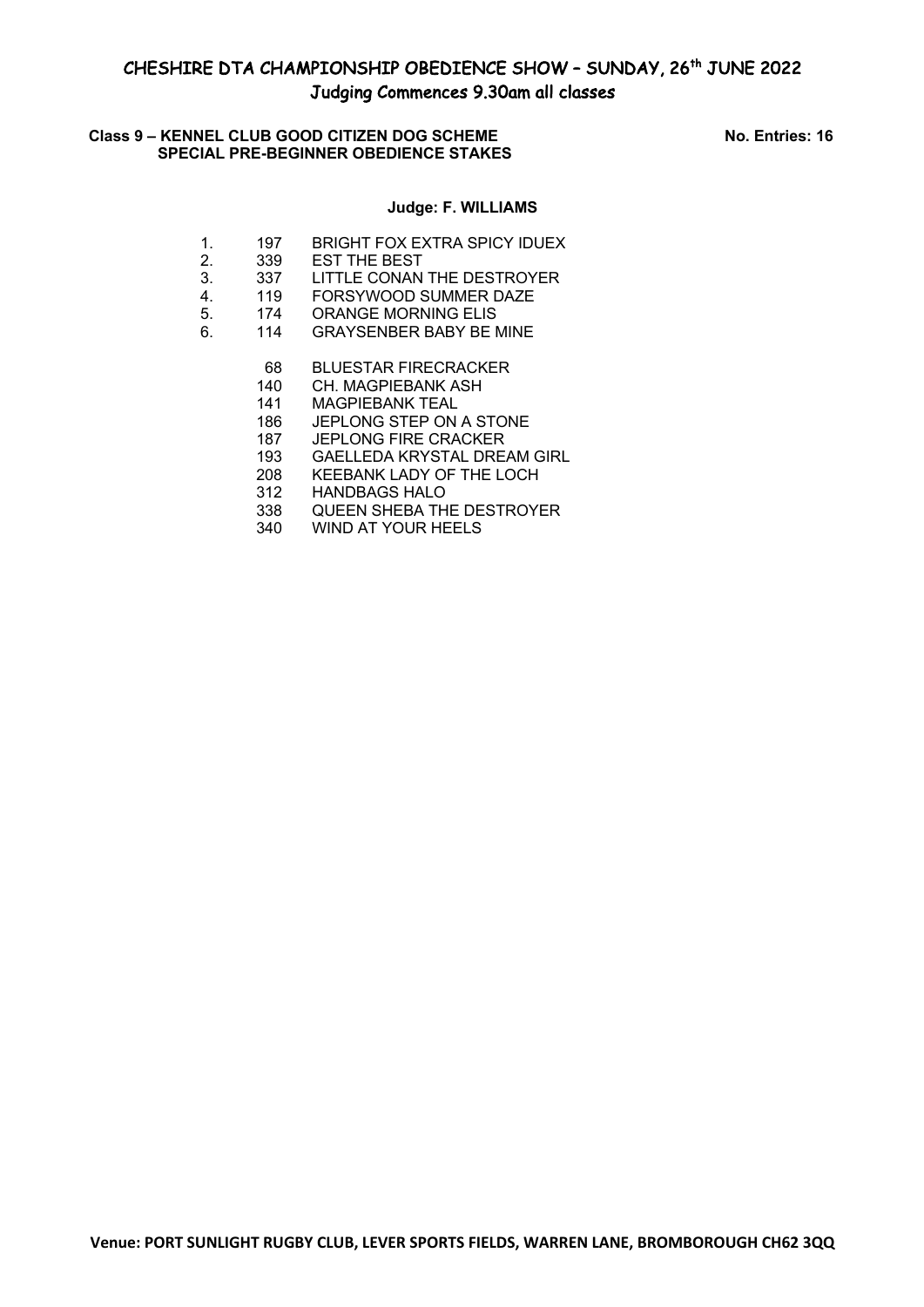### **Class 10 – PRE-BEGINNER DOG & BITCH No. Entries: 24**

# **Judge: B. WRIGHT**

- 1. 140 CH. MAGPIEBANK ASH 2. 208 KEEBANK LADY OF THE LOCH
- 3. 68 BLUESTAR FIRECRACKER
- 4. 310 DENWYN DAZZLE
- 5. 186 JEPLONG STEP ON A STONE 5. 186 JEPLONG STEP ON A<br>6. 80 KESTER THE JESTER
	- - 40 KC REGISTRATION NO. K165296<br>59 CADI BACH DU (NAF)
		- 59 CADI BACH DU (NAF)<br>113 THE GINGERBREAD E
		- THE GINGERBREAD BOY RUFUS
		- 114 GRAYSENBER BABY BE MINE
		- 119 FORSYWOOD SUMMER DAZE
		- 141 MAGPIEBANK TEAL
		- 174 ORANGE MORNING ELIS
		- 187 JEPLONG FIRE CRACKER
		- 197 BRIGHT FOX EXTRA SPICY IDUEX
		- 236 MALABAR ZAK
		- 258 MR LOKI YONIE (NAF)
		- 259 SIR DOBBY
		- 311 DENWYN FLARE
		- 339 EST THE BEST
		- 340 WIND AT YOUR HEELS
		- 363 AFONBACK ICE MONSTER
		- 364 FOXFOLD COUNTRYMAN<br>365 LITTLE MISS PHOEBE LITTLE MISS PHOEBE

**Venue: PORT SUNLIGHT RUGBY CLUB, LEVER SPORTS FIELDS, WARREN LANE, BROMBOROUGH CH62 3QQ**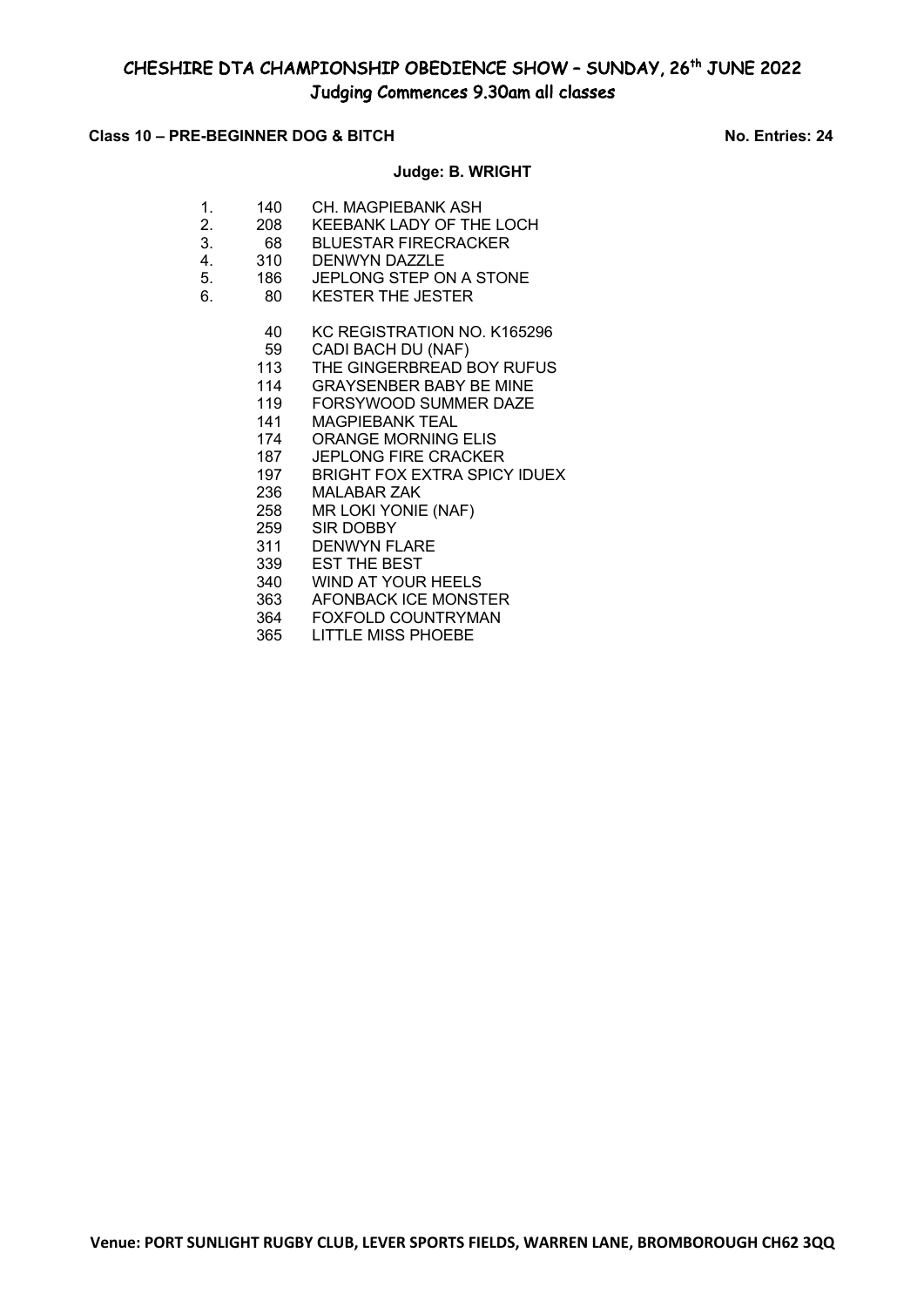### **Class 11 – BEGINNER DOG & BITCH No. Entries: 25**

### **Judge: G.GERMAINE**

| 1. | 236 | <b>MALABAR ZAK</b>                |
|----|-----|-----------------------------------|
| 2. | 258 | MR LOKI YONIE (NAF)               |
| 3. | 363 | AFONBACK ICE MONSTER              |
| 4. | 40  | KC REGISTRATION NO. K165296       |
| 5. | 266 | MISS HOLLY PRATT (NAF)            |
| 6. | 56  | <b>BUFFEY'S CHOCOLATE BISCUIT</b> |
|    |     |                                   |
|    | 57  | ONCE U POP U CANT STOP            |
|    | 59  | CADI BACH DU (NAF)                |
|    | 80  | <b>KESTER THE JESTER</b>          |

- 103 VONBEKKAS AMADEUS
- 113 THE GINGERBREAD BOY RUFUS
- 119 FORSYWOOD SUMMER DAZE
- 136 AULD TOBY'S LADY SAIREY
- 140 CH. MAGPIEBANK ASH
- 141 MAGPIEBANK TEAL
- 161 MOUNTAIN DEW
- 174 ORANGE MORNING ELIS
- 186 JEPLONG STEP ON A STONE
- 208 KEEBANK LADY OF THE LOCH
- 251 SOULLARIA BARBRA STREISAND
- 345 CATHERINE ZETA BONES
- 346 VINNY VIDI VICI
- 365 LITTLE MISS PHOEBE
- 
- 369 LUDO BAGGINS<br>380 COOLPAWZ RIO 380 COOLPAWZ RIO DE JANEIERO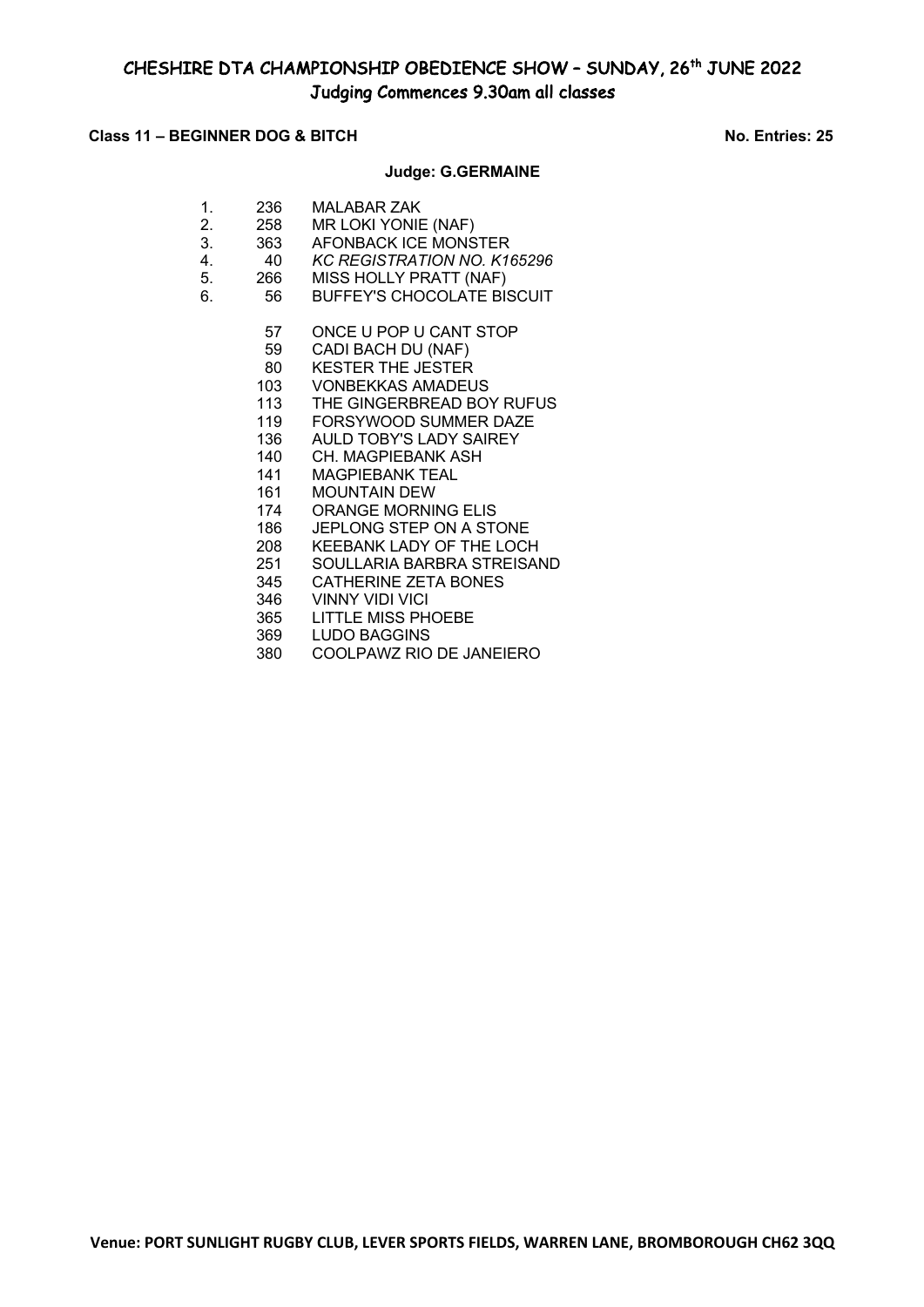## **Class 12 Pt.1 – NOVICE DOG & BITCH Pt.1** NO. Entries: 41

## **Judge: P. TENNANT**

| 1.<br>2.<br>3. | 90<br>322<br>46 | HARBECCA DOLLY DAYDREAMS<br>AYKO LOCH DOWN LAD (NAF)<br>DODGIN RAZZLE DAZZLE EM |
|----------------|-----------------|---------------------------------------------------------------------------------|
| 4.             | 192             | <b>VONHAUSWOLF VEGUS</b>                                                        |
| 5.             | 142             | MAXIMUS SCRAPPY DOO                                                             |
| 6.             | 303             | SUMMERGREEN PUMPKIN PIE                                                         |
|                | 6               | TIGRYS TREACLE TART AT MALARIDGE (NAF)                                          |
|                | 17              | <b>AFONBACH RED FIRE</b>                                                        |
|                | 28              | STOCKYARD SECRET MISSION                                                        |
|                | 38              | GOYTRE HELTER SKELTER OF GREYVALLEY                                             |
|                | 49              | SIXELA SOUND OF SILENCE                                                         |
|                | 51              | RUSKATH KOMPLETE IMAGE                                                          |
|                | 83              | <b>VIVACIOUS BUNI GALORE</b>                                                    |
|                | 102             | MALARIDGE FLY ME TO THE MOON                                                    |
|                | 103             | <b>VONBEKKAS AMADEUS</b>                                                        |
|                | 110             | <b>CHARTLEYGEMS BERYL</b>                                                       |
|                | 116             | <b>EGONS ALLMOST COAL</b>                                                       |
|                | 124             | MALARIDGE NESSA MOON                                                            |
|                | 147             | <b>LANLWYD ULTRA</b>                                                            |
|                | 156             | STILLMOOR SIMPLY MYSTELLAN                                                      |
|                | 176             | FORYD CARNEDD GWENLLIAN                                                         |
|                | 178             | STILLMOOR THROUGH THE FIRE                                                      |
|                | 179             | <b>KRYPTONITE SILVER DELIGHT</b>                                                |
|                | 185             | <b>CELTAUR ARROW LAKE</b>                                                       |
|                | 188             | <b>DRIFFTIO EIRA</b>                                                            |
|                | 190             | STILLMOOR I DREAM A DREAM                                                       |
|                | 207             | <b>FOXFOLD TARSIER</b>                                                          |
|                | 211             | <b>BANG ON TARGET HUGO</b>                                                      |
|                | 213             | <b>STILLMOOR SATIN BANNER</b>                                                   |
|                | 222<br>225      | <b>BALLAWHANE THAT'LL DO</b><br>RAYAL SUMMER BREEZE                             |
|                | 238             | JEZZADDY ITS A GAME CHANGE                                                      |
|                | 268             | HACESOL STORM IN A TEACUP                                                       |
|                | 274             | MADDOUSE SEAWILLOW                                                              |
|                | 293             | <b>DIDDYSAURUS MEANT FORUS</b>                                                  |
|                | 307             | <b>FOXFOLD ZAHRA</b>                                                            |
|                | 341             | <b>CHIKARAMOR BLACK PEARL</b>                                                   |
|                | 346             | <b>VINNY VIDI VICI</b>                                                          |
|                | 361             | <b>CAUZIN A RAMPAGE</b>                                                         |
|                | 372             | DARIAN ELEMENTARY MY DEAR                                                       |
|                | $\sim$ $\sim$   |                                                                                 |

MIRAJE LOVE FOR INFINITY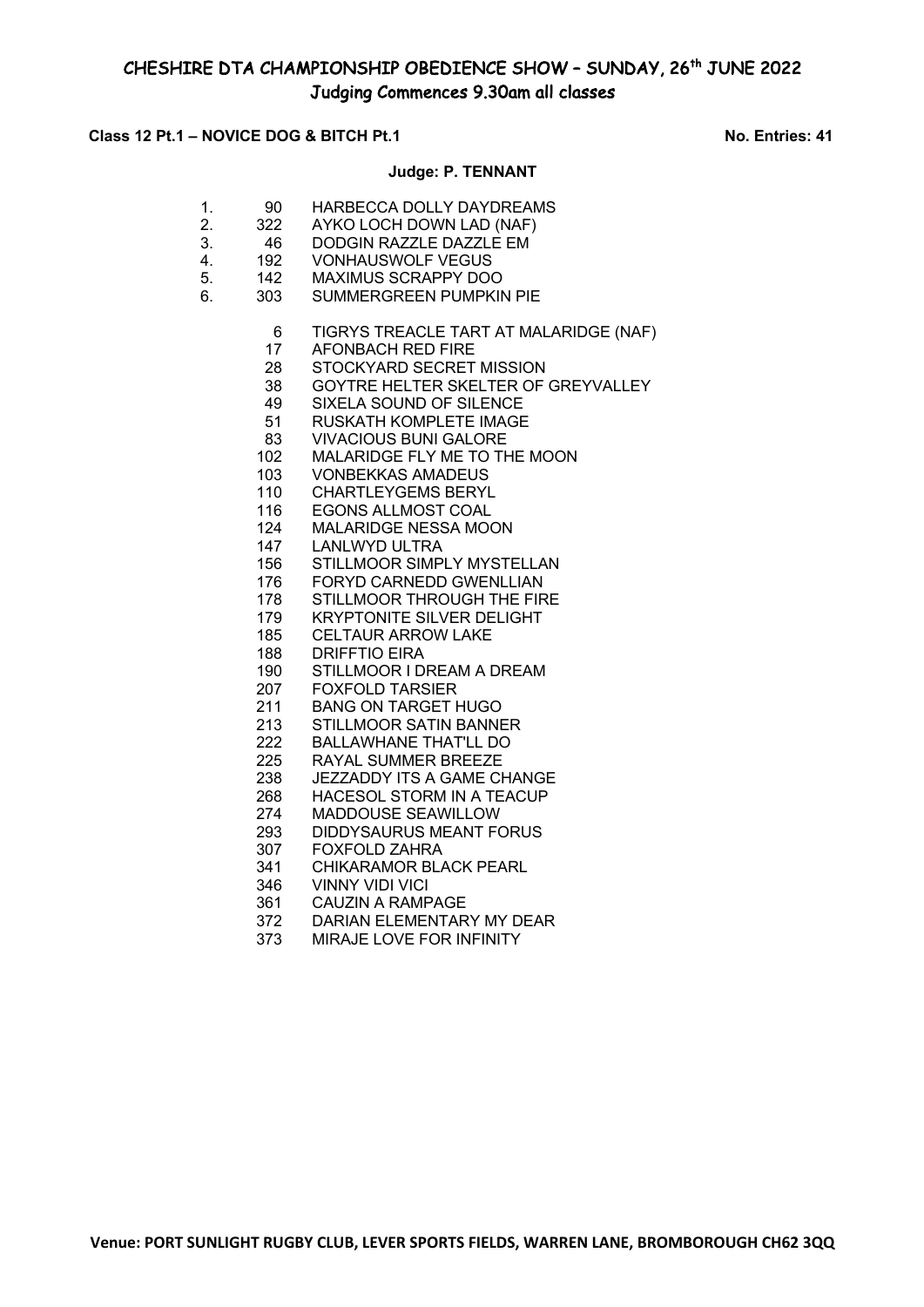## Class 12 Pt.2 – NOVICE DOG & BITCH Pt.2 No. Entries: 40

## **Judge: P. CLAYTON**

| 1.<br>2.<br>3.<br>4.<br>5.<br>6. | 88<br>287<br>221<br><b>20</b><br>184<br>189 | YONIE FANTASTICO BLUE BALOO<br><b>DELTAMADOG NORTHERN LIGHTS</b><br>TERANNOS SAWRUS RHEX AT STONEYMARSH<br>PEPSANNER LADY DE BERGH<br><b>SARKAM GUITAR MELODY</b><br>JEPLONG GOLDEN DUST |
|----------------------------------|---------------------------------------------|------------------------------------------------------------------------------------------------------------------------------------------------------------------------------------------|
|                                  | 19                                          | <b>JANJELLY BLACK DIAMOND</b>                                                                                                                                                            |
|                                  | 27                                          | <b>KEEVAGUARD LAKE ATOTEKA</b>                                                                                                                                                           |
|                                  | 42                                          | <b>BREAKTHRU REX</b>                                                                                                                                                                     |
|                                  | 50                                          | STOCKYARD SECRET SWITCH                                                                                                                                                                  |
|                                  | 58                                          | <b>JANJELLY PLATONIC IMAGE</b>                                                                                                                                                           |
|                                  | 75                                          | <b>COUNTRY BUGG</b>                                                                                                                                                                      |
|                                  | 85                                          | MIRAJE ROISIN DUBH AGUS BAN                                                                                                                                                              |
|                                  | 98                                          | <b>BEVERTON WELLINGTON</b>                                                                                                                                                               |
|                                  | 111                                         | <b>CHARTLEYGEMS FLORA BLUE</b>                                                                                                                                                           |
|                                  | 136                                         | <b>AULD TOBY'S LADY SAIREY</b>                                                                                                                                                           |
|                                  | 144                                         | PAULDENS WONDER BOY                                                                                                                                                                      |
|                                  | 157                                         | <b>CALANHAF STRICTLY ORE</b>                                                                                                                                                             |
|                                  | 167                                         | <b>MANANNANS LADY ISABELLA</b>                                                                                                                                                           |
|                                  | 194                                         | <b>EBONY LADY LUCK</b>                                                                                                                                                                   |
|                                  | 210                                         | SIDE KICK MY MEEKO                                                                                                                                                                       |
|                                  | 220                                         | DARIAN STRING OF PEARLS                                                                                                                                                                  |
|                                  | 223                                         | <b>JOGOS SECRET DELIGHT</b><br>FENSTYLE KERRO BLUE DIAMOND                                                                                                                               |
|                                  | 233<br>243                                  | DEEANN NO SMOKE WITHOUT FIRE                                                                                                                                                             |
|                                  | 248                                         | <b>TOUCH OF MOONBEAM</b>                                                                                                                                                                 |
|                                  | 254                                         | <b>JANJELLY INKY COLOUR'S</b>                                                                                                                                                            |
|                                  | 267                                         | <b>HACESOL ICED TEA</b>                                                                                                                                                                  |
|                                  | 285                                         | <b>ZORRO OF LAGANTIUM</b>                                                                                                                                                                |
|                                  | 301                                         | MALARIDGE MOON GLOW                                                                                                                                                                      |
|                                  | 304                                         | MALARIDGE MOONDUST                                                                                                                                                                       |
|                                  | 306                                         | <b>LADY PEPSI AT DELARIVA</b>                                                                                                                                                            |
|                                  | 308                                         | STILLROCKIN TOPSY TURVY                                                                                                                                                                  |
|                                  | 319                                         | <b>ELLAN VANNIN LADDIE</b>                                                                                                                                                               |
|                                  | 334                                         | <b>TYRUM WHISPER</b>                                                                                                                                                                     |
|                                  | 343                                         | <b>SARKAM HIGHLANDER</b>                                                                                                                                                                 |
|                                  | 351                                         | <b>JANJELLY NEW BEGINNINGS</b>                                                                                                                                                           |
|                                  | 358                                         | CORFU GEMS DARE TO DREAM                                                                                                                                                                 |
|                                  | 371                                         | <b>JANJELLY'S JOLLY CARLIE</b>                                                                                                                                                           |
|                                  | 376                                         | <b>MY GIRL JANEY</b>                                                                                                                                                                     |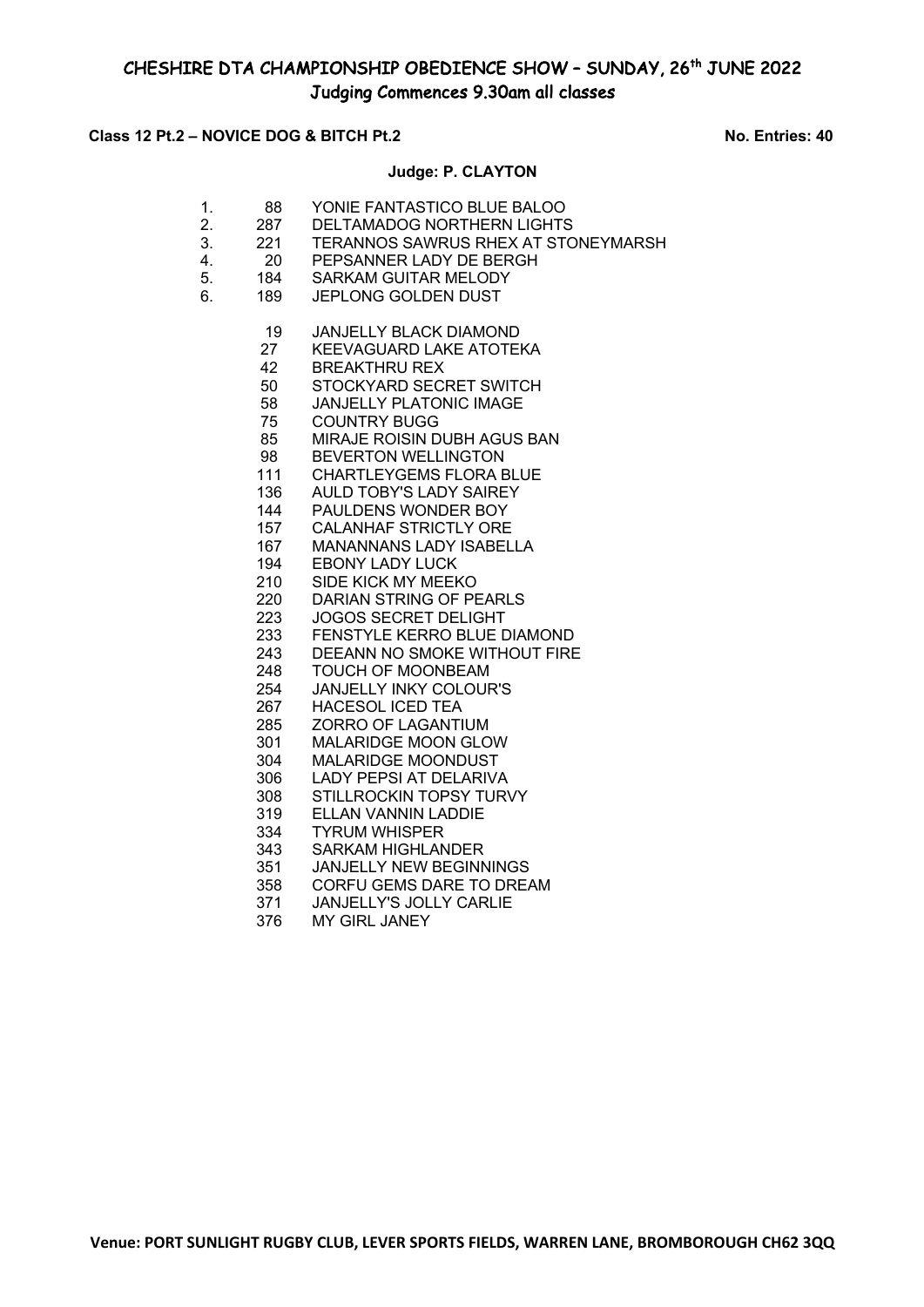### **Class 12 Pt.3 – NOVICE DOG & BITCH Pt.3 No. Entries: 41**

## **Judge: C. NORMAN**

- 1. 180 PAULDENS SCOTTISH DELIGHT
- 2. 360 STAN AND DELIVER
- 3. 265 SIXELA SIMPLY THE BEST
- 4. 60 SYDNEY STORM
- 5. 309 YONIE ONE DAY MORE
- 6. 118 GEMMADEAN JENI
	- 16 SHELTYSHAM SEASONS SONGS
	- 24 JEZZADDY IT'S SO FLIRTY (NAF)<br>29 TERANNOS SILENT SCREAM
	- 29 TERANNOS SILENT SCREAM<br>34 TTSJAROS NIEVES
	- **ITSJAROS NIEVES**
	- 39 SARKAM DARE TO DREAM
	- 77 VAMP SAGE
	- 86 PAULDENS THIS GIRL IS A STAR
	- 97 SARKAM INSTANT ATTRACTION
	- 109 BOBBROWNS CARIAD
	- 122 DELLKOS CALUM
	- 130 STILLROCKIN JACK FLASH
	- 138 DIAGEMTAS MILLIE THE MINX 143 NIGHTMARE ON IDA STREET
	-
	- 148 SERENEPURSUT THEON 162 STILLMOOR SUMMER STAR
	- 171 ALL ACTION SENDZE
	- 191 YONIE DREAM A DREAM
	- 209 LILY PINK ROYALE
	- 212 BLACKGOLD CHASING CRYSTALS
	-
	- 215 AVIARY SPECIAL TIME<br>219 YONIE YOU ONLY LIVE 219 YONIE YOU ONLY LIVE ONCE<br>232 DIAMOND BROC
	- DIAMOND BROC
	- 235 BRODIE'S BLUE LIGHTNING<br>246 MY CHOCOLATE ORANGE
	-
	- 246 MY CHOCOLATE ORANGE<br>251 SOULLARIA BARBRA STRE SOULLARIA BARBRA STREISAND
	- 269 REIVERMAURADER ICEFREE
	- 282 ISCOYD SOLSTICE
	- 292 DELIGHTFUL LAST CHANCE
	- 305 CROFTMIST HIGHLAND MAGIC
	- 320 YONIE JIMINY CRICKET
	- 345 CATHERINE ZETA BONES
	- 355 DENWYN CRUST
	- 356 HUNDRED PERCENT SCOTT
	- 375 MY BOY ROCKY
	- 380 COOLPAWZ RIO DE JANEIERO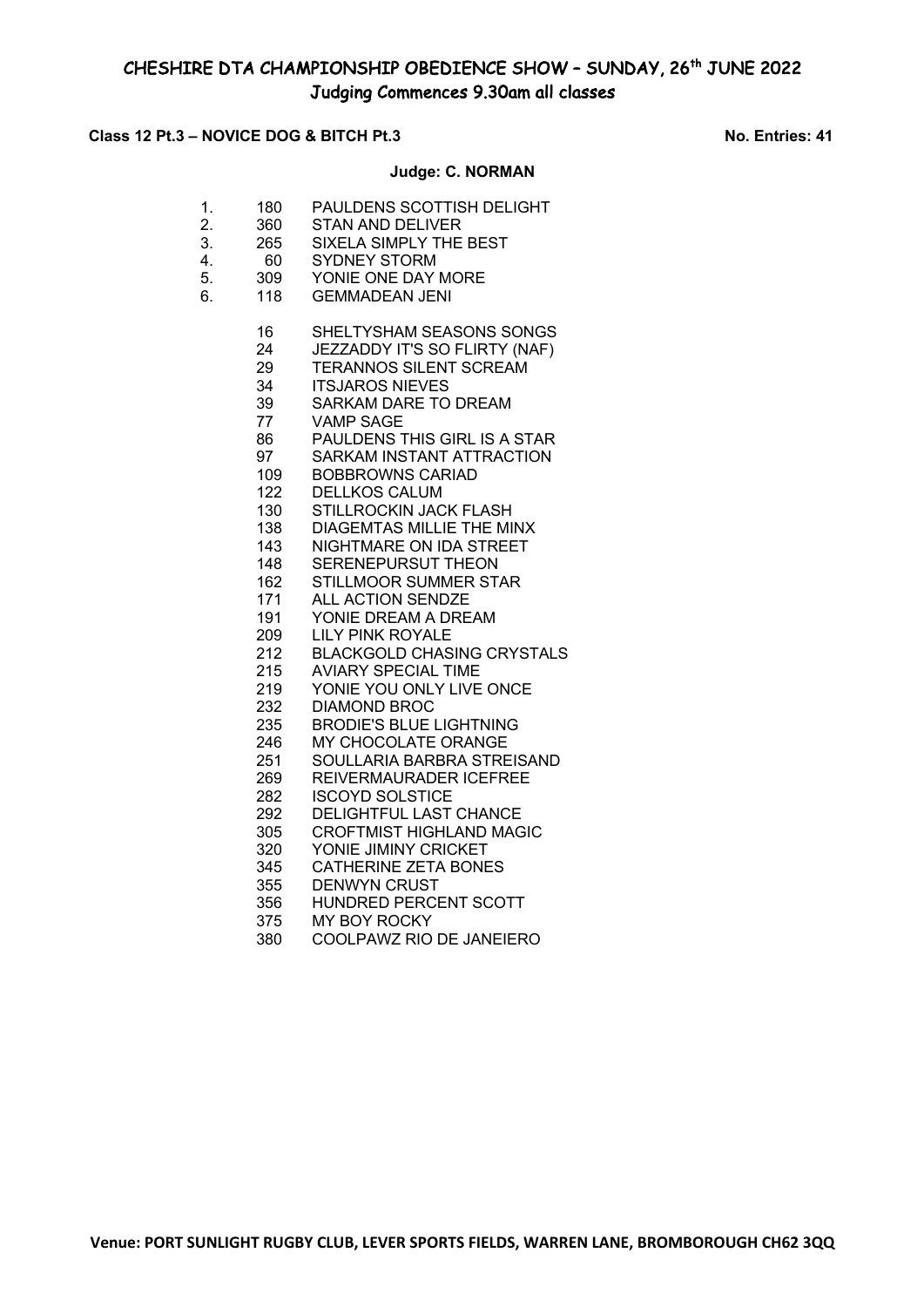### **Class 13 Pt.1 – CLASS 'A' DOG & BITCH Pt.1 No. Entries: 56**

### **Judge: T. KIMBLIN**

- 1. 194 EBONY LADY LUCK
- 2. 28 STOCKYARD SECRET MISSION<br>3. 346 VINNY VIDI VICI
- 3. 346 VINNY VIDI VICI<br>4 292 DELIGHTEULLA
- 4. 292 DELIGHTFUL LAST CHANCE<br>5. 238 JEZZADDY ITS A GAME CHA
- 5. 238 JEZZADDY ITS A GAME CHANGE
- 6. 320 YONIE JIMINY CRICKET
	- 1 ARONSA FABULOUS EDITION
	- 4 MALARIDGE POACHERS MOON
	- 9 ITSJAROS LIXUE
	- 23 TOUCH OF GOLD DUST
	- 36 ITSJAROS ASTRILA
	- 44 BORDERLAIR SILVER CLOUD OF TOPORI
	- 60 SYDNEY STORM
	- 61 FOXBARTON PRINCE HAL
	- 66 DODGIN ALL THAT JAZZ
	- 77 VAMP SAGE
	- 86 PAULDENS THIS GIRL IS A STAR
	- 88 YONIE FANTASTICO BLUE BALOO
	- 91 LAVIKA MIRROR IMAGE
	- 106 COLLIEWOOD CUSTOM DEZIGN
	- 110 CHARTLEYGEMS BERYL
	- 115 DELTAMADOG HIGHLAND FLING
	- 130 STILLROCKIN JACK FLASH
	- 133 SIXELA TRADE SECRET
	- 143 NIGHTMARE ON IDA STREET
	- 148 SERENEPURSUT THEON
	- 156 STILLMOOR SIMPLY MYSTELLAN
	- 159 SIXELA ROBBIE DAZZLER
	- 160 SIXELA FEEL THE FORCE
	- 165 BARGOYNE BUT WIN BRYN 169 MALARIDGE MOONBEAM
	- 178 STILLMOOR THROUGH THE FIRE
	- 185 CELTAUR ARROW LAKE
	- 191 YONIE DREAM A DREAM
	- 201 STILLMOOR SPANGLED BANNER
	- 210 SIDE KICK MY MEEKO
	- 215 AVIARY SPECIAL TIME
	- 216 JAYDEAN ANNIE'S SONG
	- 217 DODGIN MOON DANCER
	- 231 ZANYWAY VANITY FAIR
	- 233 FENSTYLE KERRO BLUE DIAMOND
	- 235 BRODIE'S BLUE LIGHTNING
	- 243 DEEANN NO SMOKE WITHOUT FIRE
	- 248 TOUCH OF MOONBEAM
	- 268 HACESOL STORM IN A TEACUP
	- 270 CORNERPIX JAILHOUSE ROCK
	- 275 TAWNYHILL PERFECT DUSTY
	- 280 CYMRO FOWR
	- 302 PENDLEDEAN PRETTY WOMAN
	- 307 FOXFOLD ZAHRA
	- 309 YONIE ONE DAY MORE
	- 322 AYKO LOCH DOWN LAD (NAF)
	- 344 JAN JELLY MEANT TO BE AT SCHAISLA
	- 357 CORFU REMROR RAINBOWS END
	- 370 BRIABAR JOLLY JELLY
	- 372 DARIAN ELEMENTARY MY DEAR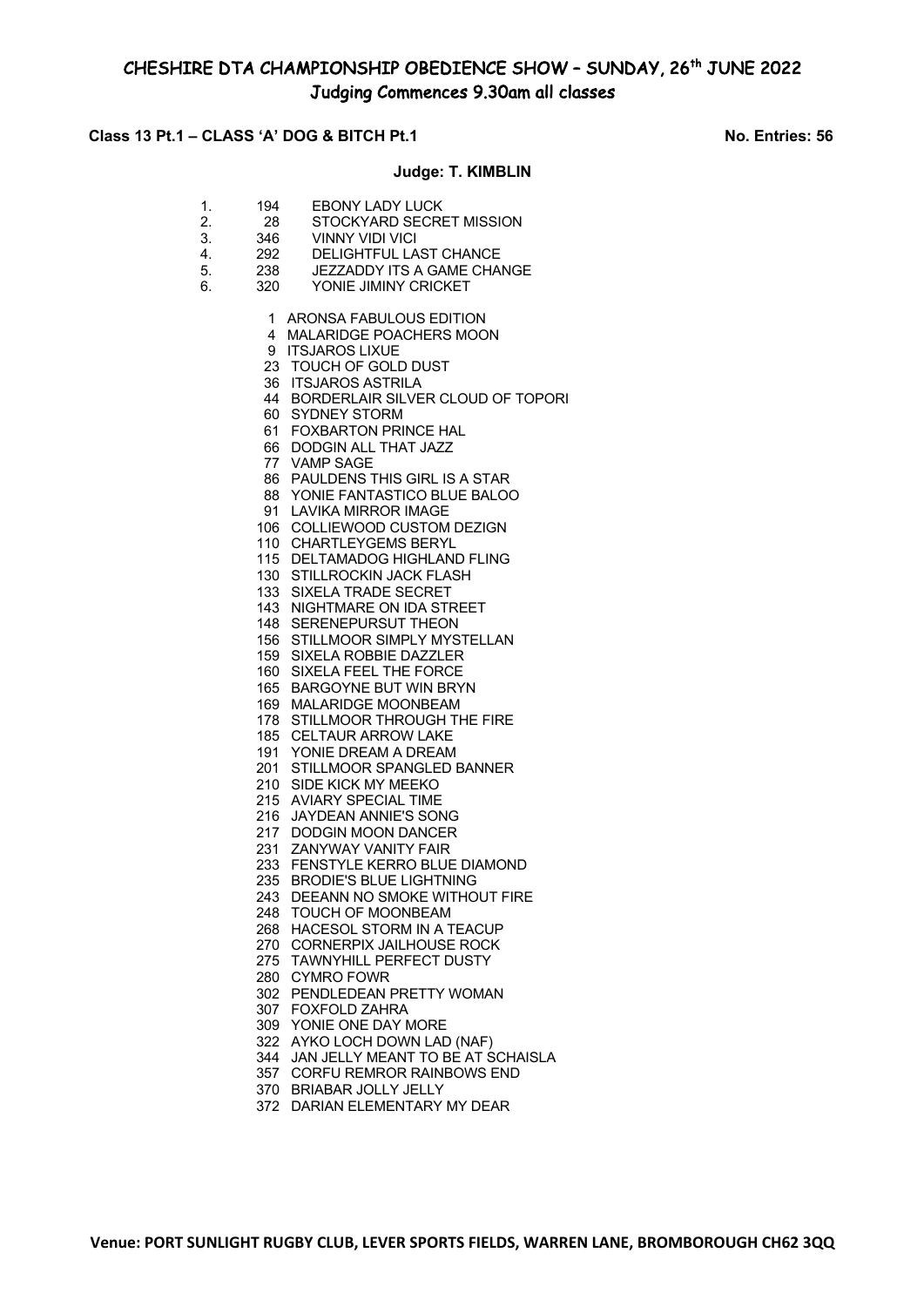### **Class 13 Pt.2 – CLASS 'A' DOG & BITCH Pt.2 No. Entries: 55**

### **Judge: T. ANSELL**

- 1. 232 DIAMOND BROC 2. 356 HUNDRED PERCENT SCOTT 3. 34 ITSJAROS NIEVES<br>4. 283 ROCK ON RONI 283 ROCK ON RONI 5. 144 PAULDENS WONDER BOY 6. 306 LADY PEPSI AT DELARIVA 3 CANDLEWIND CASSANOVA AT MALARIDGE 15 SHELTYSHAM SAND SWEPT 17 AFONBACH RED FIRE 27 KEEVAGUARD LAKE ATOTEKA 29 TERANNOS SILENT SCREAM 42 BREAKTHRU REX 54 DODGIN' HERE COMES THE SUN 58 JANJELLY PLATONIC IMAGE 62 MANANNANS KING OF THE ROAD 70 JEPLONG SOUL SEEKER 83 VIVACIOUS BUNI GALORE 89 HARBECCA DENIM BLUE BOY 97 SARKAM INSTANT ATTRACTION 108 SARKAM REMI 118 GEMMADEAN JENI 135 RYANSDI BY CHANCE 151 MANANNANS SULBYSTRIPE 153 DODGIN MIDNIGHT HOUR 162 STILLMOOR SUMMER STAR 167 MANANNANS LADY ISABELLA 170 BIRKCROSS MOUNTAIN GIRL 184 SARKAM GUITAR MELODY 189 JEPLONG GOLDEN DUST 190 STILLMOOR I DREAM A DREAM 192 VONHAUSWOLF VEGUS 198 ZANYWAY PERSUASION 202 ELLY'S CALVIN 211 BANG ON TARGET HUGO 213 STILLMOOR SATIN BANNER 218 MISTER RUSTY ROCKET 221 TERANNOS SAWRUS RHEX AT STONEYMARSH 222 BALLAWHANE THAT'LL DO 234 CANDLEWIND LA DIVA 241 SIXELA STRICTLY OTI 250 RUSKATH KINETIC IMAGE 260 STUBLEYWOOD ROCK IN ROBYN 265 SIXELA SIMPLY THE BEST 272 GAYTONWOOD BAROLO 282 ISCOYD SOLSTICE 290 TOUCH OF DAZZLING DELIGHT 301 MALARIDGE MOON GLOW 308 STILLROCKIN TOPSY TURVY 316 NEWFORDS MARMITE 334 TYRUM WHISPER 342 MANANNANS BALLURE BOY 350 RIVER FLOWS TO YOU 362 CORIES PERFECT PICTURE A Ex. 371 JANJELLY'S JOLLY CARLIE
	- 376 MY GIRL JANEY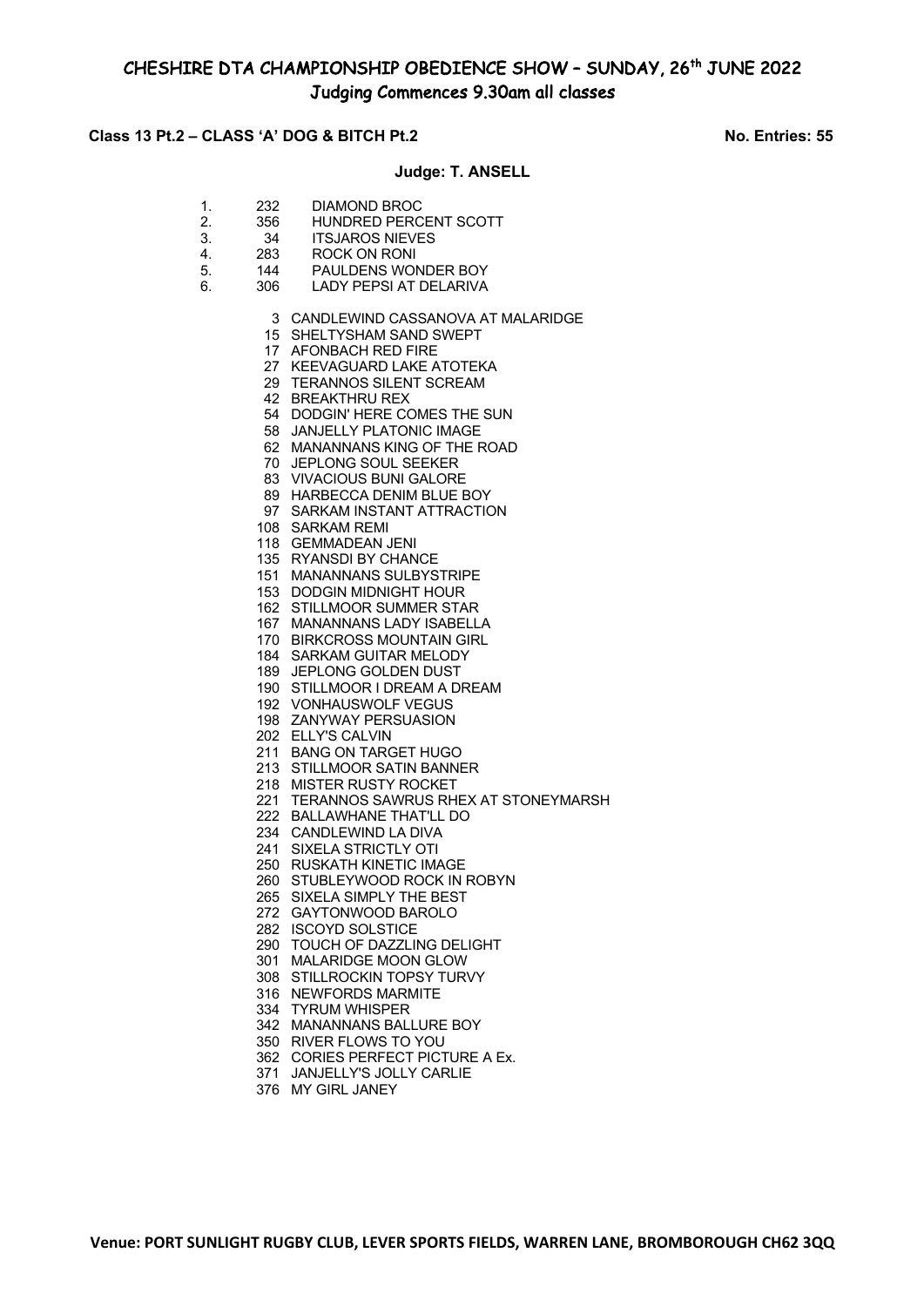### **Class 14 Pt.1 – CLASS 'B' DOG & BITCH Pt.1 No. Entries: 35**

### **Judge: M. VESSEY**

- 1. 151 MANANNANS SULBYSTRIPE
- 2. 91 LAVIKA MIRROR IMAGE
- 3. 250 RUSKATH KINETIC IMAGE 4. 135 RYANSDI BY CHANCE
- 
- 5. 270 CORNERPIX JAILHOUSE ROCK<br>6. 169 MALARIDGE MOONBEAM 6. 169 MALARIDGE MOONBEAM
	- - 1 ARONSA FABULOUS EDITION
		- 3 CANDLEWIND CASSANOVA AT MALARIDGE<br>15 SHELTYSHAM SAND SWEPT
		- SHELTYSHAM SAND SWEPT
		- 33 ITSJARO'S OUT OF THE BLUE
		- 52 SARKAM MOONDUST
		- 62 MANANNANS KING OF THE ROAD
		- 66 DODGIN ALL THAT JAZZ
		- 87 JANJELLYS TOP GUN GOOSE
		- 96 JODAME ESCAPOLOGIST
		- 115 DELTAMADOG HIGHLAND FLING
		- 117 NEVIS VOM LAPPWALD
		- 133 SIXELA TRADE SECRET
		- 159 SIXELA ROBBIE DAZZLER
		- 160 SIXELA FEEL THE FORCE
		- 170 BIRKCROSS MOUNTAIN GIRL
		- 178 STILLMOOR THROUGH THE FIRE
		- 183 DELTAMADOG VICTORY 222 BALLAWHANE THAT'LL DO
		- 232 DIAMOND BROC
		-
		- 252 LAKELAND SIMPLY THE BECKS<br>261 WESTONING PUZZLING PUZZLE WESTONING PUZZLING PUZZLE
		- 277 GHOSTLAND COPPER'S LEGACY
		- 284 TAFF OF LAGANTIUM<br>302 PENDLEDEAN PRETT
		- PENDLEDEAN PRETTY WOMAN
		- 315 SARKAM GO YOUR OWN WAY
		- 321 KELTLODGE KNAUTIA
		- 323 SHE'S MOLLIE
		- 342 MANANNANS BALLURE BOY
		- 350 RIVER FLOWS TO YOU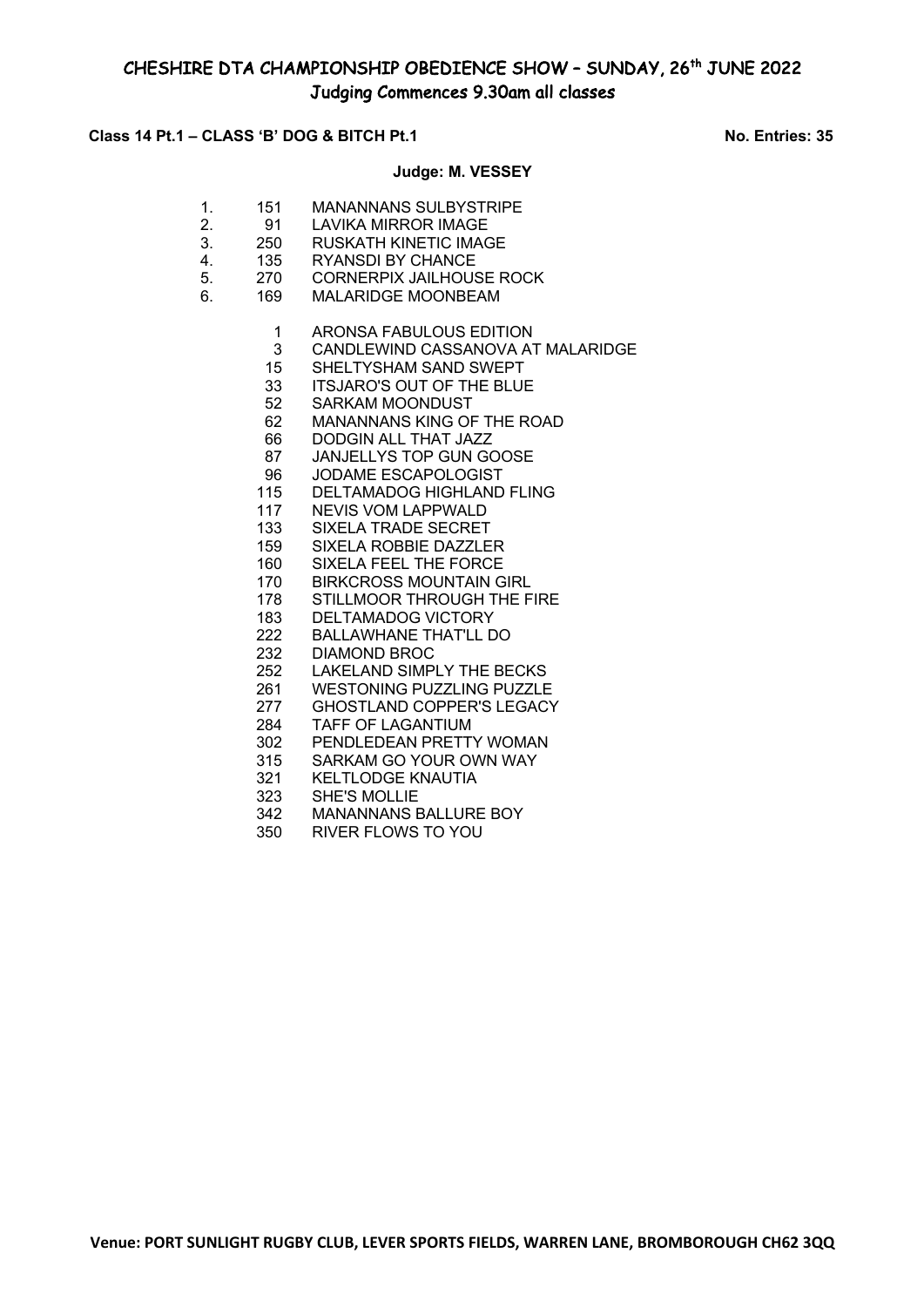### **Class 14 Pt.2 – CLASS 'B' DOG & BITCH Pt.2 No. Entries: 34**

### **Judge: M. FOX**

- 1. 198 ZANYWAY PERSUASION
- 2. 108 SARKAM REMI
- 3. 357 CORFU REMROR RAINBOWS END
- 4. 217 DODGIN MOON DANCER<br>5. 362 CORIES PERFECT PICTU
- 5. 362 CORIES PERFECT PICTURE A Ex.<br>6. 83 VIVACIOUS BUNI GAI ORF
- 6. 83 VIVACIOUS BUNI GALORE
	- 9 ITSJAROS LIXUE
	- 11 MALARIDGE MOON STORM<br>21 PEPSANNER MAID OF ASTO
	- 21 PEPSANNER MAID OF ASTOLAT OF BARCAROLLE<br>25 JEZZADDY ITS SO SASSY
	- JEZZADDY ITS SO SASSY
	- 41 WHITEROSE FLO
	- 54 DODGIN' HERE COMES THE SUN<br>70 JEPLONG SOUL SEEKER
	- JEPLONG SOUL SEEKER
	- 81 DOBBYS LITTLE HELPER
	- 84 ELMLEAS TIG AND RUN
	- 100 DARLAS BONNIE BENJAMIN
	- 106 COLLIEWOOD CUSTOM DEZIGN
	- 126 TAWNYHILL UNA'S FIREFLY
	- 142 MAXIMUS SCRAPPY DOO
	- 168 MANANNANS MAUGHOLD
	- 206 SIXELA SUPERCHARGED
	- 209 LILY PINK ROYALE
	- 230 ZANYWAY STAR ANISE
	- 239 MYZZ TO HOT TO TROT
	- 246 MY CHOCOLATE ORANGE
	- 253 JANJELLY SHADOWS OF ECHO<br>272 GAYTONWOOD BAROLO
	- 272 GAYTONWOOD BAROLO<br>275 TAWNYHILL PERFECT DU
	- 275 TAWNYHILL PERFECT DUSTY
	- 281 FYCOEGYN MAGICAL FFOREST<br>290 TOUCH OF DAZZLING DELIGHT
	- 290 TOUCH OF DAZZLING DELIGHT<br>308 STILLROCKIN TOPSY TURVY
	- STILLROCKIN TOPSY TURVY
	- 316 NEWFORDS MARMITE
	- 336 STILLMORE SUMMER BREEZE OVER FENELLARK
	- 368 STORMLAKE'S JEWEL N'SPARKLE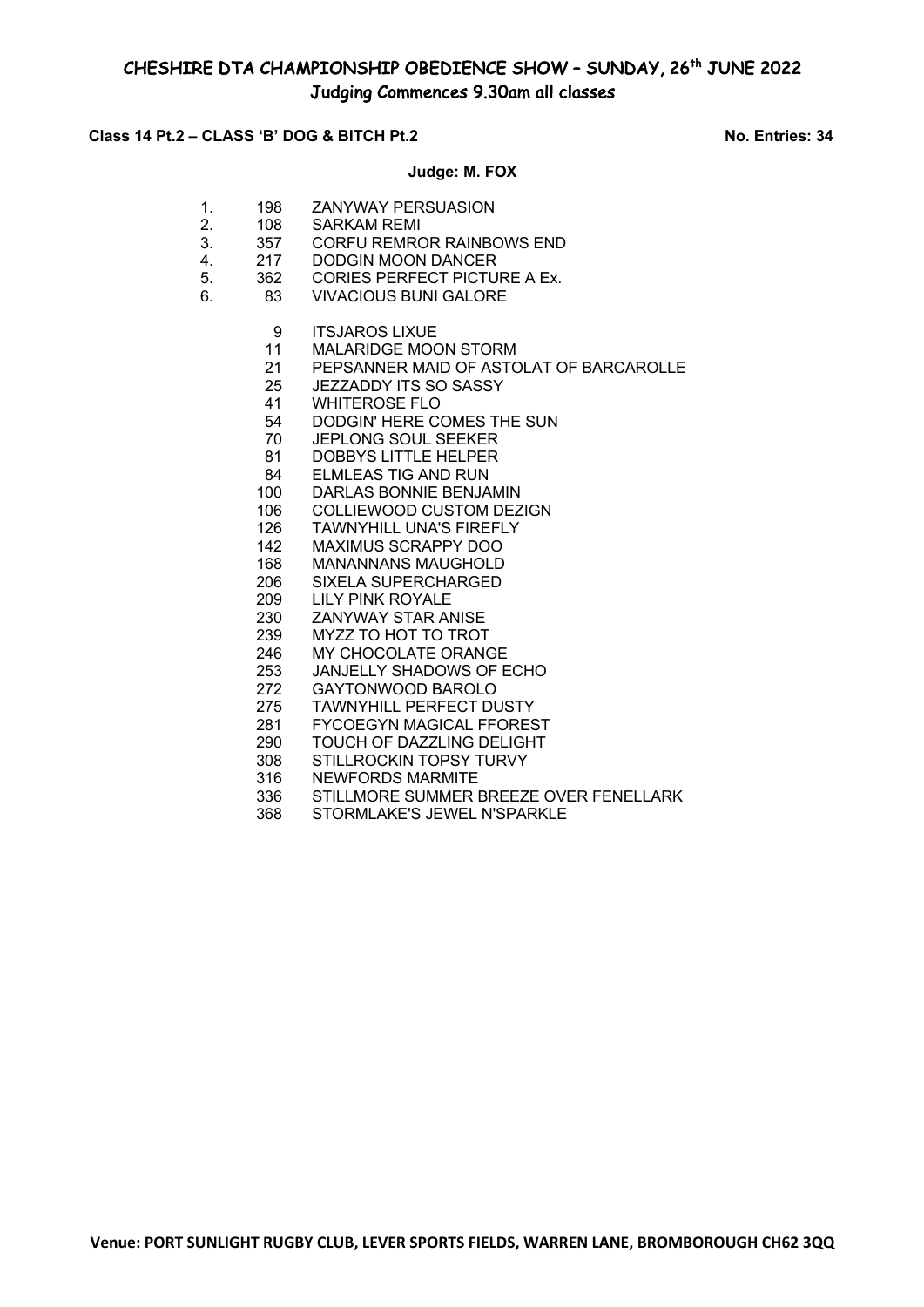### **Class 15 Pt.1 – OPEN CLASS 'C' DOG & BITCH Pt.1 No. Entries: 47**

### **Judge: B. PYKETT**

| 295 | SARKAM DOUTHINKHE SAURUS                 |
|-----|------------------------------------------|
| റാമ | $C$ TILLMODE CLIMITED BDEEZE OVED FENELL |

- 2. 336 STILLMORE SUMMER BREEZE OVER FENELLARK
- 3. 2 SYANNE FANCY THAT EDITION
- 4. 67 KELTLODGE BLUE HIGHLANDER
- 5. 367 TYDFIL JIF
- 6. 99 STARNIAS MAKE BELIEVE
	- SARKAM THUNDER STORM OW
	- 22 JEZZADDY ITS SO SCARLETT<br>33 ITSJARO'S OUT OF THE BLUE
	- 33 ITSJARO'S OUT OF THE BLUE<br>35 ITSJARO'S JOURNEY
	- ITSJARO'S JOURNEY
	- COOLPAWZ JUST JOEY OF GREYVALLEY
	- BORDERLAIR OKI DOKI OF TOPORI OW
	- SARKAM MOONDUST
	- SUMMERTIME STAR OF REMROR
	- BORDAQUEST MUNECO DE NIEVE
	- NITHELSA KITTY
	- JANJELLYS TOP GUN GOOSE
	- TAMERRYE BANNER BEAR
	- REDISTEDI MERRY DANCER
	- NEVIS VOM LAPPWALD
	- HE'S A ROGUE TRADER
	- GLENCYMREIG DEGU OW
	- DODGIN MISTER BOBBY DAZZLER
	- STILLMOOR SHOWTIME CDex
	- MANANNANS ISLA MAN OW
	- MANANNANS MAUGHOLD
	- TYMBARS PING COMMAND
	- DELTAMADOG KNOW IT ALL OW
	- 183 DELTAMADOG VICTORY<br>200 OB. CH. JODAME DUTCH
	- 200 OB. CH. JODAME DUTCH COURAGE<br>205 SIXELA SNOW WOLF OW
	- SIXELA SNOW WOLF OW
	- MY CHARREY MIE KAI
	- MY CHARREY MIE KALAN
	- ZANYWAY STAR ANISE
	- TOUCH OF CLUB CLASS
	- ASTRA KANGA
	- HAVASTORM LETS GO CRAZY
	- GAYTONWOOD GIGHA
	- CALDONBECK PERFECT STORM OW
	- OB. CH. TOUCH OF CLUBS DIAMOND EDGE
	- OB. CH. SARKAM EXPLICIT IMAGE FOR RUSKATH
	- LUPITOONZ LIMELITE STEELER
	- KELTLODGE KNAUTIA
	- SHE'S LIZZIE
	- RAITAL RUMOUR OW
	- STUBLEYWOOD FIRE BLUE
	- CHOYSTEAN REED WARBLER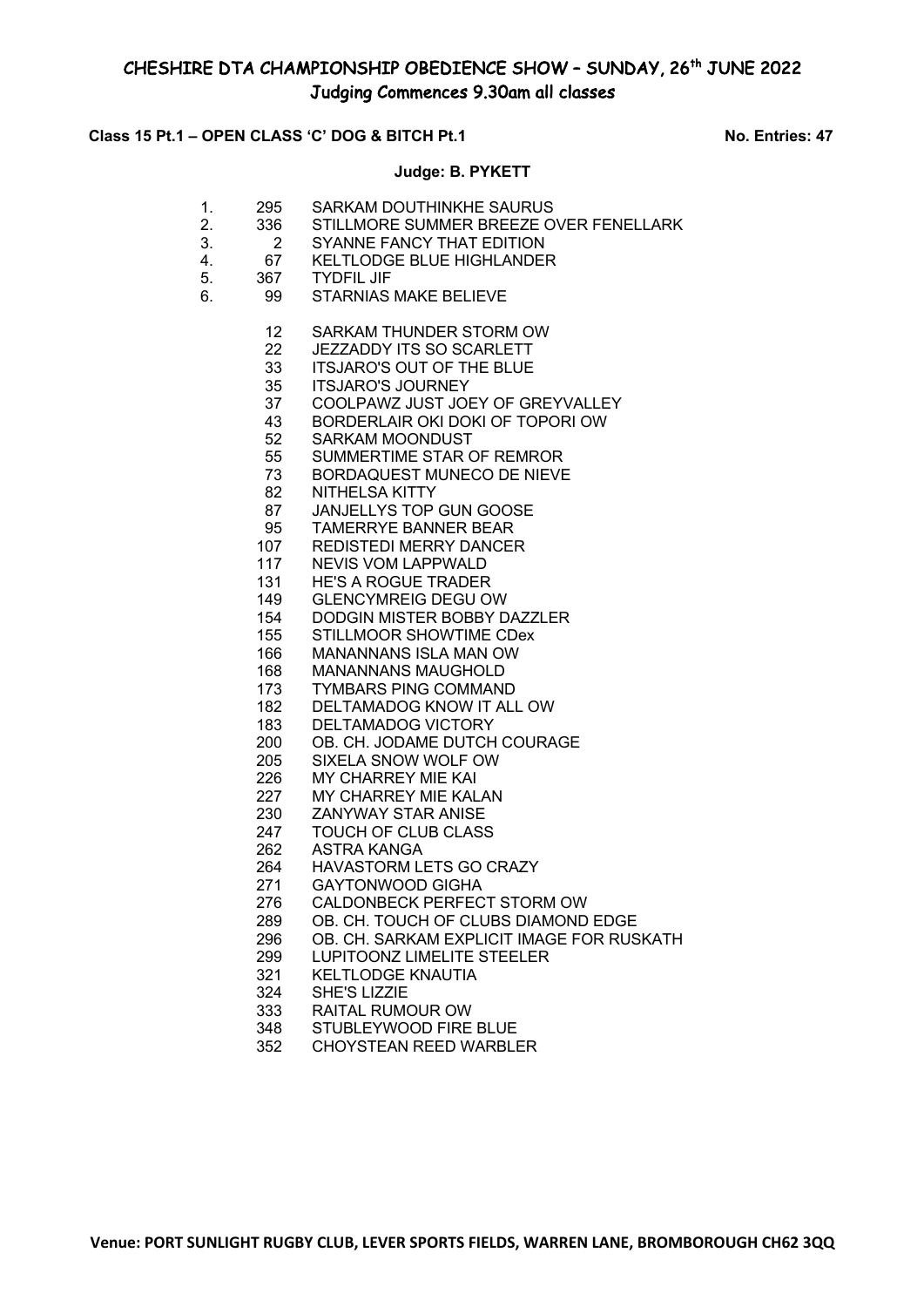## Class 15 Pt.2 – OPEN CLASS 'C' DOG & BITCH Pt.2 No. Entries: 48

### **Judge: B. ROBERTS**

| 1.<br>2.<br>3.<br>4.<br>5.<br>6. | 41<br>331<br>164<br>25<br>53<br>261                                                                                                                                                                                                                   | <b>WHITEROSE FLO</b><br>RAITAL KIA POP<br><b>REDISTEDI RUFF AND REGGAE</b><br><b>JEZZADDY ITS SO SASSY</b><br>TOUCH OF MYSTICAL CLUBS OW<br><b>WESTONING PUZZLING PUZZLE</b>                                                                                                                                                                                                                                                                                                                                                                                                                                                                                                                                                                                                                                                                                                                                                                                                                                                                                                                                                              |
|----------------------------------|-------------------------------------------------------------------------------------------------------------------------------------------------------------------------------------------------------------------------------------------------------|-------------------------------------------------------------------------------------------------------------------------------------------------------------------------------------------------------------------------------------------------------------------------------------------------------------------------------------------------------------------------------------------------------------------------------------------------------------------------------------------------------------------------------------------------------------------------------------------------------------------------------------------------------------------------------------------------------------------------------------------------------------------------------------------------------------------------------------------------------------------------------------------------------------------------------------------------------------------------------------------------------------------------------------------------------------------------------------------------------------------------------------------|
|                                  | 10<br>26<br>32<br>45<br>48<br>72<br>76<br>81<br>84<br>94<br>100<br>123<br>125<br>132<br>137<br>152<br>163<br>172<br>177<br>181<br>206<br>229<br>239<br>240<br>252<br>253<br>263<br>277<br>288<br>291<br>294<br>297<br>298<br>300<br>302<br>315<br>335 | <b>KERFCOLLIE BLACK LIGHTNING</b><br>RUSKATH KLARRIT IMAGE<br>SARKAM WARRIOR OF ITSJARO<br>BORDERLAIR MONT PELE OF TOPORI OW<br><b>RED HOT READY TO RUMBLE</b><br>OB. CH. SARKAM SOUL SEARCHER<br><b>VAMP ASH</b><br><b>DOBBYS LITTLE HELPER</b><br><b>ELMLEAS TIG AND RUN</b><br>STILLMOOR STAR BANNER<br>DARLAS BONNIE BENJAMIN<br><b>MALARIDGE MOON MAGIC</b><br><b>JODAME ESCAPADE</b><br>OB. CH. TRADERS APPRENTICE<br>KELTLODGE MISTRESS MAYHEM AT DODGIN<br><b>ALL HALLOWS EVE</b><br><b>REGAL TOUCH OF OAKHEIM</b><br><b>HIGHLAND CELTIC MIST</b><br>TOUCH OF MOONDUST OW<br>TRIMOR HI HO SILVER LINING<br><b>SIXELA SUPERCHARGED</b><br><b>JAN JELLY'S RISING STAR</b><br>MYZZ TO HOT TO TROT<br>SARKAM MADEMOISELLE PHURY<br><b>LAKELAND SIMPLY THE BECKS</b><br>JANJELLY SHADOWS OF ECHO<br>HALLIGALLI HAVE A RIOT<br><b>GHOSTLAND COPPER'S LEGACY</b><br><b>TIGRYS GOLDEN STARLIGHT</b><br>TOUCH OF POLKA DOT DELITE<br>KOOPATROOPA DIDDY SAURUS<br>SARKAM IMAGE FUELLED BY RUSKATH<br>RUSKATH KLASSIFIED IMAGE<br>JEZZADDY ITS JUST JESS<br>PENDLEDEAN PRETTY WOMAN<br>SARKAM GO YOUR OWN WAY<br>LOVE A FLARE WITH FENELLARK |
|                                  | 347                                                                                                                                                                                                                                                   | OB. CH. ZIGGDAN ZYCO                                                                                                                                                                                                                                                                                                                                                                                                                                                                                                                                                                                                                                                                                                                                                                                                                                                                                                                                                                                                                                                                                                                      |
|                                  | 349<br>359                                                                                                                                                                                                                                            | <b>SARKAM MAGICAL IMAGE</b><br>CAUZIN A RIOT                                                                                                                                                                                                                                                                                                                                                                                                                                                                                                                                                                                                                                                                                                                                                                                                                                                                                                                                                                                                                                                                                              |
|                                  | 366                                                                                                                                                                                                                                                   | <b>MALARIDGE MOON FLOWER</b>                                                                                                                                                                                                                                                                                                                                                                                                                                                                                                                                                                                                                                                                                                                                                                                                                                                                                                                                                                                                                                                                                                              |
|                                  | 374                                                                                                                                                                                                                                                   | PENDUFFIE SPIRIT OF THE WILD                                                                                                                                                                                                                                                                                                                                                                                                                                                                                                                                                                                                                                                                                                                                                                                                                                                                                                                                                                                                                                                                                                              |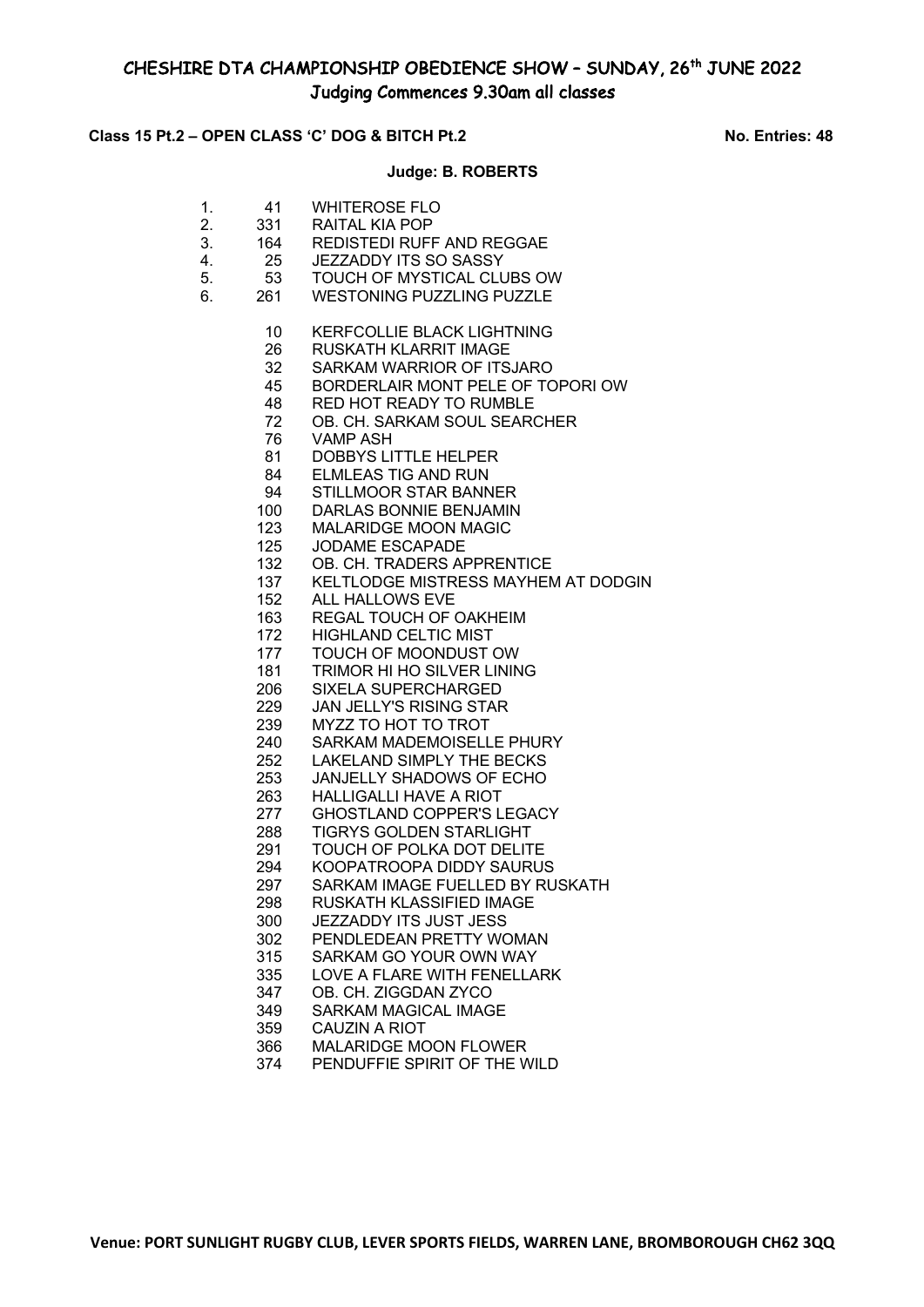## **Class 16 – KENNEL CLUB OBEDIENCE CERTIFICATE – DOG**

## **Judge: C. PATRICK**

| R/O |                 |                                   | <b>Merit Points</b> |
|-----|-----------------|-----------------------------------|---------------------|
| 1.  | 72              | OB. CH. SARKAM SOUL SEARCHER      | 18                  |
| 2.  | 330             | WOUGHSTOCK WOTCH THIS SPACE       | 40                  |
| 3.  | 271             | <b>GAYTONWOOD GIGHA</b>           | 14                  |
| 4.  | 112             | OB. CH. FOREVER MY MIRACLE        | 109                 |
| 5.  | 347             | OB. CH. ZIGGDAN ZYCO              | 58                  |
| 6.  | 286             | LUPITOONZ WHATS UP DOC            | 13                  |
| 7.  | 297             | SARKAM IMAGE FUELLED BY RUSKATH   | 48                  |
| 8.  | 35              | <b>ITSJARO'S JOURNEY</b>          | $\Omega$            |
| 9.  | 348             | STUBLEYWOOD FIRE BLUE             | 20                  |
| 10. | 299             | <b>LUPITOONZ LIMELITE STEELER</b> | 16                  |
| 11. | 200             | OB. CH. JODAME DUTCH COURAGE      | 4                   |
| 12. | 149             | <b>GLENCYMREIG DEGU OW</b>        | 62                  |
| 13. | 158             | OB. CH. SAARTJIE HAPPY ENDINGS    | 79                  |
| 14. | 224             | OB. CH. BECKIM SURPRISE SURPRISE  | 37                  |
| 15. | 276             | CALDONBECK PERFECT STORM OW       | $\Omega$            |
| 16. | 74              | <b>BORDAQUEST ROLLING THUNDER</b> | 22                  |
| 17. | 205             | SIXELA SNOW WOLF OW               | 24                  |
| 18. | 47              | <b>FRANKS FOR THE MEMORY</b>      | $\Omega$            |
| 19. | 349             | <b>SARKAM MAGICAL IMAGE</b>       | 14                  |
| 20. | 131             | <b>HE'S A ROGUE TRADER</b>        | 73                  |
| 21. | 12 <sup>°</sup> | SARKAM THUNDER STORM OW           | $\overline{2}$      |
| 22. | 67              | <b>KELTLODGE BLUE HIGHLANDER</b>  | 100                 |
| 23. | 164             | REDISTEDI RUFF AND REGGAE         | 0                   |
| 24. | 37              | COOLPAWZ JUST JOEY OF GREYVALLEY  | 0                   |
| 25. | 262             | ASTRA KANGA                       | 20                  |
| 26. | 295             | SARKAM DOUTHINKHE SAURUS          | 80                  |